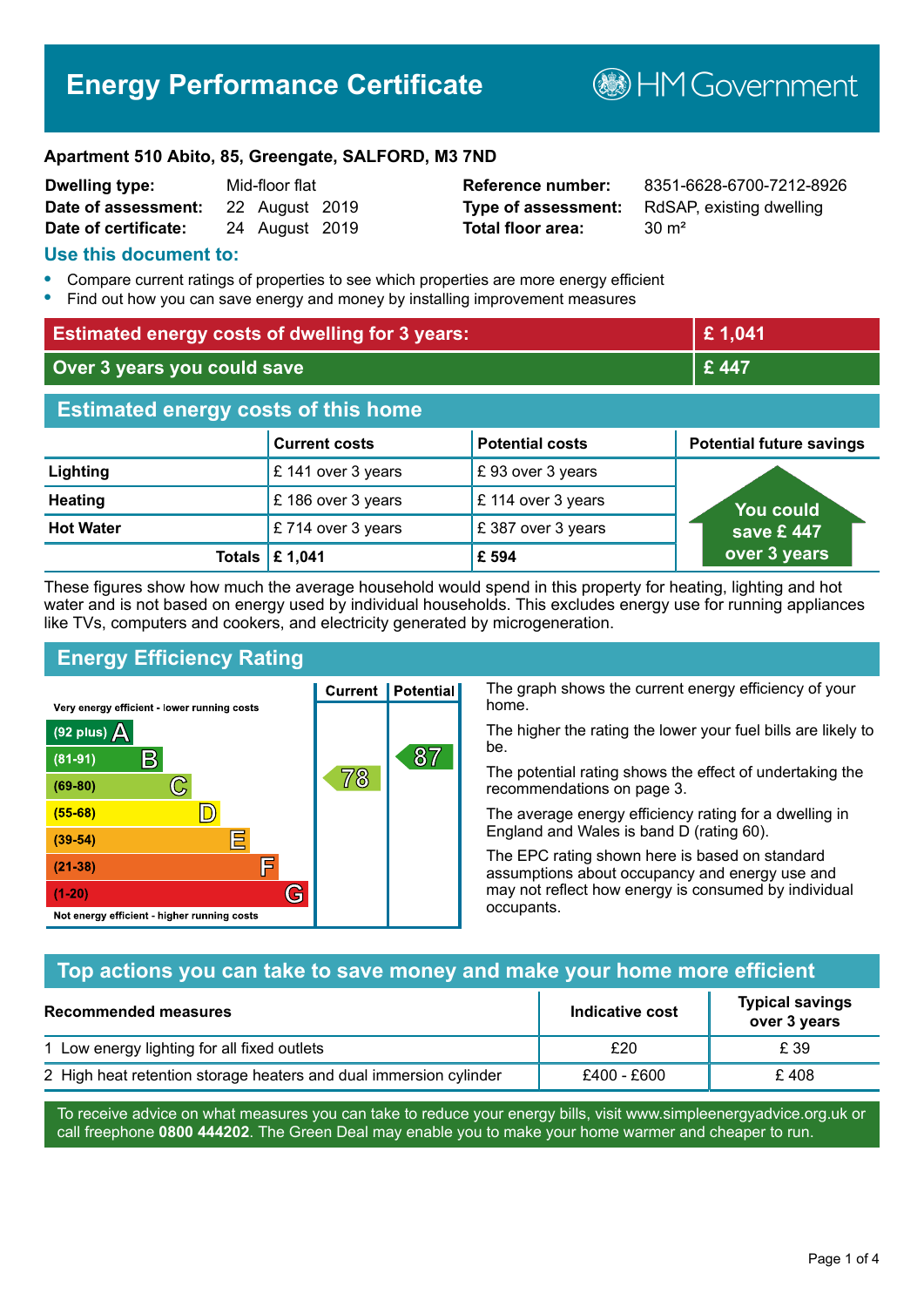#### **Summary of this home's energy performance related features**

| <b>Element</b>        | <b>Description</b>                          | <b>Energy Efficiency</b> |
|-----------------------|---------------------------------------------|--------------------------|
| Walls                 | System built, as built, insulated (assumed) | ★★★★☆                    |
| Roof                  | (another dwelling above)                    |                          |
| Floor                 | (another dwelling below)                    |                          |
| Windows               | Fully double glazed                         | ★★★★☆                    |
| Main heating          | Room heaters, electric                      | ★☆☆☆☆                    |
| Main heating controls | No thermostatic control of room temperature | ★★☆☆☆                    |
| Secondary heating     | None                                        |                          |
| Hot water             | Electric immersion, standard tariff         | *****                    |
| Lighting              | Low energy lighting in 33% of fixed outlets | ★★★☆☆                    |

Current primary energy use per square metre of floor area: 210 kWh/m² per year

The assessment does not take into consideration the physical condition of any element. 'Assumed' means that the insulation could not be inspected and an assumption has been made in the methodology based on age and type of construction.

#### **Low and zero carbon energy sources**

Low and zero carbon energy sources are sources of energy that release either very little or no carbon dioxide into the atmosphere when they are used. Installing these sources may help reduce energy bills as well as cutting carbon. There are none provided for this home.

#### **Your home's heat demand**

For most homes, the vast majority of energy costs derive from heating the home. Where applicable, this table shows the energy that could be saved in this property by insulating the loft and walls, based on typical energy use (shown within brackets as it is a reduction in energy use).

| <b>Heat demand</b>           | <b>Existing dwelling</b> | Impact of loft<br>insulation | Impact of cavity<br>wall insulation | Impact of solid<br>wall insulation |
|------------------------------|--------------------------|------------------------------|-------------------------------------|------------------------------------|
| Space heating (kWh per year) | 363                      | N/A                          | N/A                                 | N/A                                |
| Water heating (kWh per year) | .403                     |                              |                                     |                                    |

You could receive Renewable Heat Incentive (RHI) payments and help reduce carbon emissions by replacing your existing heating system with one that generates renewable heat, subject to meeting minimum energy efficiency requirements. The estimated energy required for space and water heating will form the basis of the payments. For more information, search for the domestic RHI on the www.gov.uk website.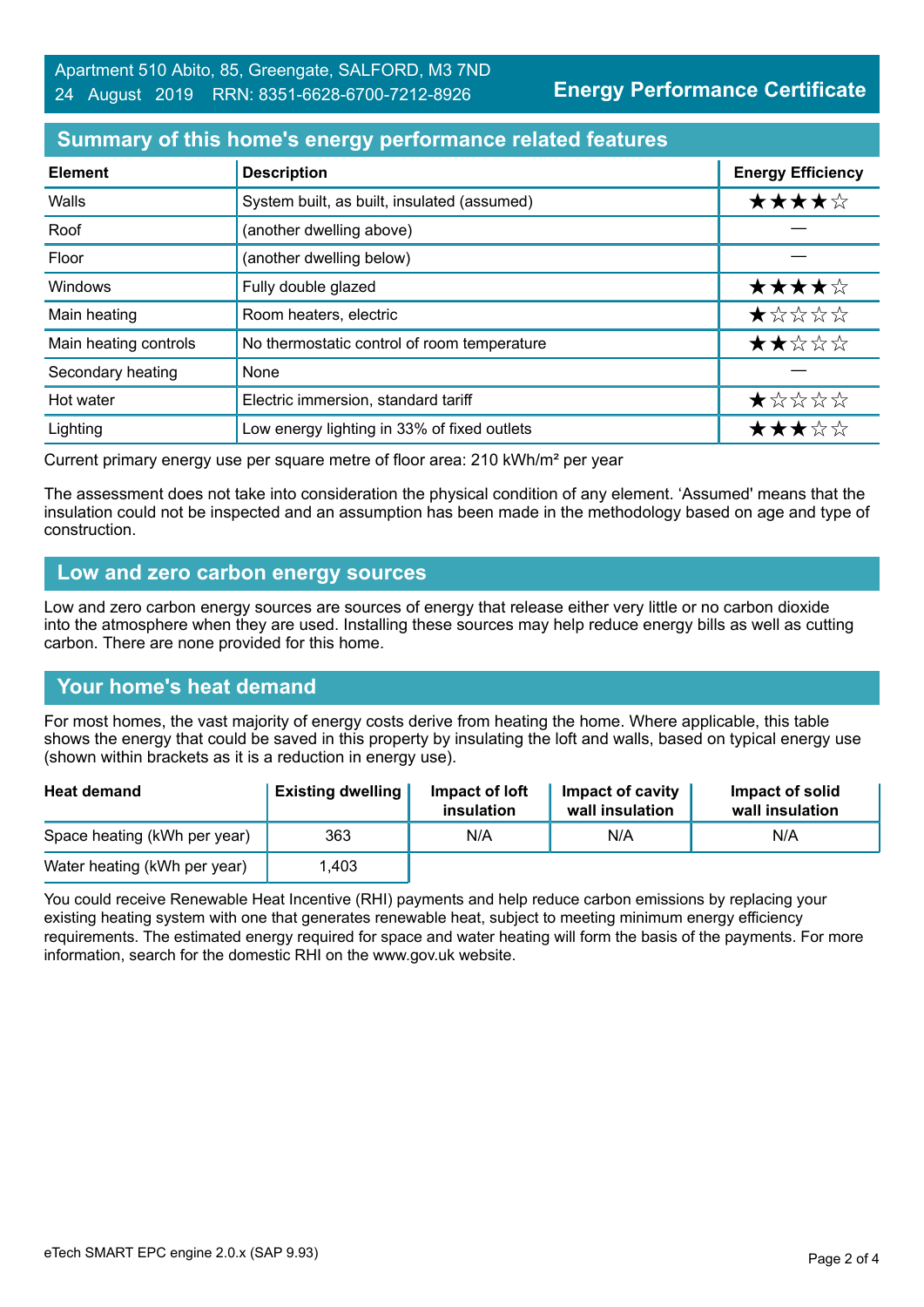#### Apartment 510 Abito, 85, Greengate, SALFORD, M3 7ND 24 August 2019 RRN: 8351-6628-6700-7212-8926

#### **Recommendations**

The measures below will improve the energy performance of your dwelling. The performance ratings after improvements listed below are cumulative; that is, they assume the improvements have been installed in the order that they appear in the table. To receive advice on what measures you can take to reduce your energy bills, visit www.simpleenergyadvice.org.uk or call freephone 0800 444202. Before installing measures, you should make sure you have secured the appropriate permissions, where necessary. Such permissions might include permission from your landlord (if you are a tenant) or approval under Building Regulations for certain types of work.

| <b>Recommended measures</b>                                        | <b>Indicative cost</b> | <b>Typical savings</b><br>per year | <b>Rating after</b><br>improvement |
|--------------------------------------------------------------------|------------------------|------------------------------------|------------------------------------|
| Low energy lighting for all fixed outlets                          | £20                    | £ 13                               | C79                                |
| High heat retention storage heaters and dual<br>immersion cylinder | £400 - £600            | £136                               | <b>B87</b>                         |

#### **Alternative measures**

There are alternative measures below which you could also consider for your home.

- **•** Biomass boiler (Exempted Appliance if in Smoke Control Area)
- **•** Air or ground source heat pump

### **Financial Support and the Green Deal**

Green Deal Finance allows you to pay for some of the cost of your improvements in instalments under a Green Deal Plan (note that this is a credit agreement, but with instalments being added to the electricity bill for the property). The availability of a Green Deal Plan will depend upon your financial circumstances. There is a limit to how much Green Deal Finance can be used, which is determined by how much energy the improvements are estimated to **save** for a 'typical household'.

You may also be able to obtain support towards repairs or replacements of heating systems and/or basic insulation measures under the ECO scheme, provided that you are in receipt of qualifying benefits or tax credits. To learn more about this scheme and the rules about eligibility, visit www.simpleenergyadvice.org.uk or call freephone **0800 444202** for England and Wales.